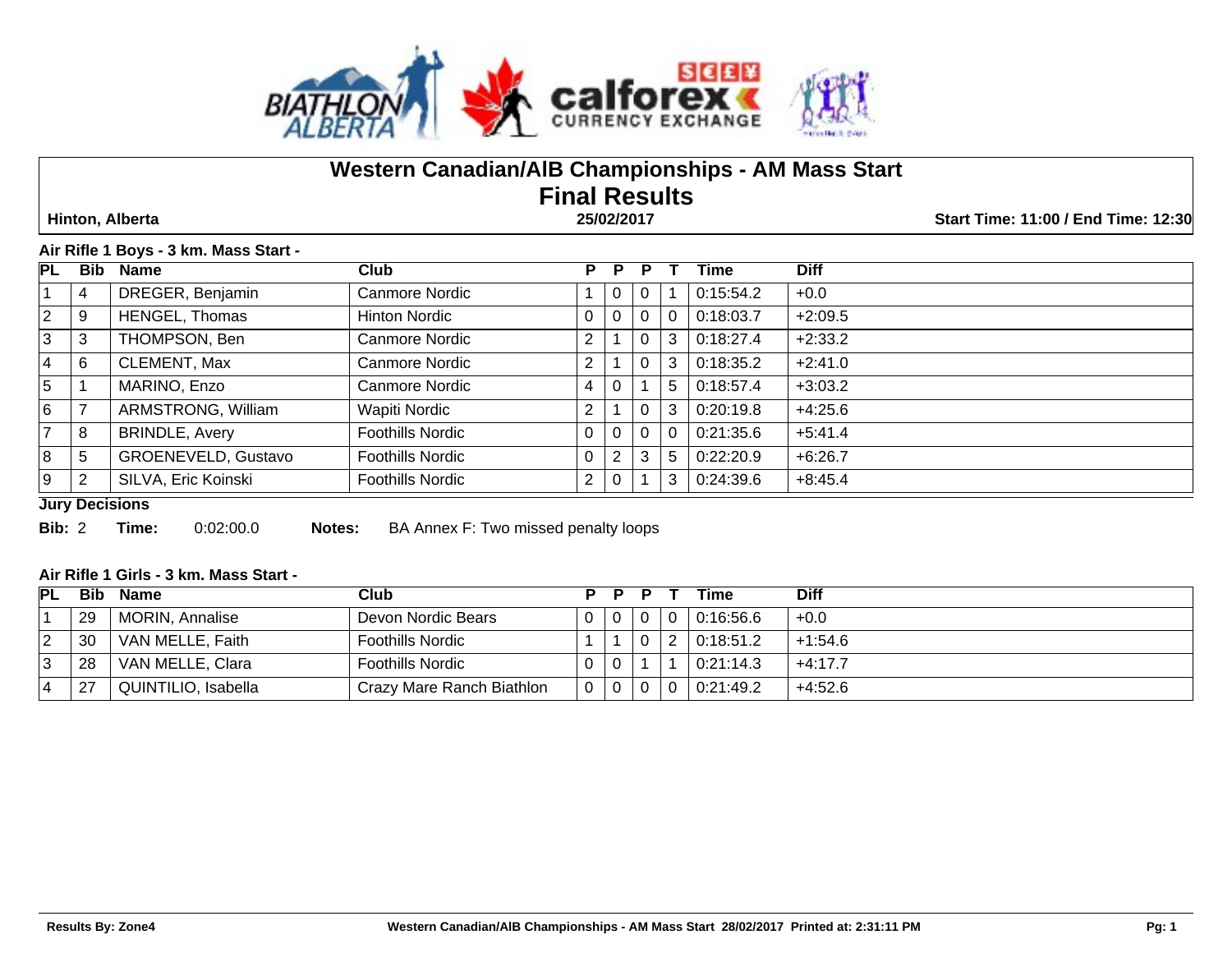| <b>PL</b>        | Bib | Name                      | Club                      | P.           | P        | Р              |          | Time      | <b>Diff</b> |
|------------------|-----|---------------------------|---------------------------|--------------|----------|----------------|----------|-----------|-------------|
|                  | 12  | SEKORA, Lance             | Devon Nordic Bears        | $\Omega$     | $\Omega$ | $\Omega$       | $\Omega$ | 0:16:13.2 | $+0.0$      |
| $\overline{2}$   | 17  | SCHROEDER, Michael        | Camrose Vikings           |              | 0        | 0              |          | 0:16:54.2 | $+41.0$     |
| 3                | 24  | <b>SKARSGARD, Marcus</b>  | Foothills Nordic          |              | 2        | $\mathbf 0$    | 3        | 0:16:55.8 | $+42.6$     |
| 4                | 14  | QUINTILIO, Henrik         | Crazy Mare Ranch Biathlon | $\mathbf{0}$ |          | $\mathbf 0$    |          | 0:17:07.0 | $+53.8$     |
| 5                | 15  | NIVEN, Avry               | Camrose Vikings           | $\Omega$     |          | 0              |          | 0:17:14.1 | $+1:00.9$   |
| 6                | 19  | TINWORTH, Liam            | Wapiti Nordic             |              |          | $\overline{2}$ | 4        | 0:17:57.4 | $+1:44.2$   |
| 7                | 21  | TEW, Ronan                | <b>Hinton Nordic</b>      |              |          |                | 3        | 0:18:36.9 | $+2:23.7$   |
| 8                | 23  | CROSS, Callum             | Canmore Nordic            | 3            |          |                | 5        | 0:18:37.5 | $+2:24.3$   |
| 9                | 25  | CLÉMENT, Felix            | Canmore Nordic            | 3            |          | 3              | 8        | 0:19:15.2 | $+3:02.0$   |
| 10 <sub>1</sub>  | 22  | <b>GAUTHIER, François</b> | <b>Foothills Nordic</b>   | 2            |          | $\overline{2}$ |          | 0:19:36.0 | $+3:22.8$   |
| 11               | 13  | FLEMING, Jasper           | <b>Edmonton Nordic</b>    | 4            |          | 2              | 8        | 0:19:45.6 | $+3:32.4$   |
| 12               | 11  | ROGANS, Alex              | <b>Foothills Nordic</b>   |              |          | 3              | 6        | 0:20:05.0 | $+3:51.8$   |
| 13               | 26  | MCCORKINDALE, Euan        | <b>Foothills Nordic</b>   |              | 3        | 3              |          | 0:20:14.5 | $+4:01.3$   |
| 14               | 10  | DEJONG, Willem            | <b>Foothills Nordic</b>   |              | 2        | $\overline{2}$ | 5        | 0:21:55.0 | $+5:41.8$   |
| 15 <sub>15</sub> | 20  | SNYDMILLER, Ian           | Camrose Vikings           | 3            | 3        | 3              | 9        | 0:24:54.7 | $+8:41.5$   |
| 16               | 16  | SUTHERLAND, Ariel         | <b>Edmonton Nordic</b>    | 2            | 3        | 3              | 8        | 0:26:39.3 | $+10:26.1$  |
| DN\$ 18          |     | PLUNKETT, John            | <b>Foothills Nordic</b>   |              |          |                |          | $***$     | $***$       |

## **Dev 1 Boys - 4 km. Mass Start -**

**Jury Decisions**

**Bib:** 22 **Time:** 0:02:00.0 **Notes:** IBU 5.5B - Missing one shot

#### **Dev 1 Girls - 4 km. Mass Start -**

| PL             | <b>Bib</b> | <b>Name</b>       | Club                           | P.       | P              |          |    | Time      | <b>Diff</b> |
|----------------|------------|-------------------|--------------------------------|----------|----------------|----------|----|-----------|-------------|
|                | 31         | MCLURG, Isabel    | Canmore Nordic                 | 2        | $\overline{0}$ | - 0      | 2  | 0:17:49.0 | $+0.0$      |
| $\overline{2}$ | 35         | KLOTZ, Aria       | <b>Foothills Nordic</b>        | 3        |                |          | 5  | 0:18:37.4 | $+48.4$     |
| 3              | 33         | MARINO, Anna      | Canmore Nordic                 |          |                | 3        | 5  | 0:19:02.6 | $+1:13.6$   |
| 4              | 32         | BREWSTER, Cassidy | Devon Nordic Bears             | $\Omega$ | $\overline{0}$ | $\Omega$ |    | 0:19:14.8 | $+1:25.8$   |
| 5              | 39         | NEANDER, Clara    | <b>Foothills Nordic</b>        |          |                |          | 3  | 0:19:26.0 | $+1:37.0$   |
| 6              | 36         | THAIN, Allyson    | Camrose Vikings                |          | 3              |          | 5. | 0:19:26.2 | $+1:37.2$   |
| $\overline{7}$ | 37         | PARADIS, Desiree  | <b>Foothills Nordic</b>        | 3        | 3              | 2        | 8  | 0:20:27.0 | $+2:38.0$   |
| 8              | 40         | PERRY, Anna       | <b>Foothills Nordic</b>        | 3        |                |          | 5. | 0:21:06.4 | $+3:17.4$   |
| 9              | 34         | THOROGOOD, Keelyn | <b>Calgary Biathlon Racers</b> | 3        | 2              |          | 6. | 0:22:26.0 | $+4:37.0$   |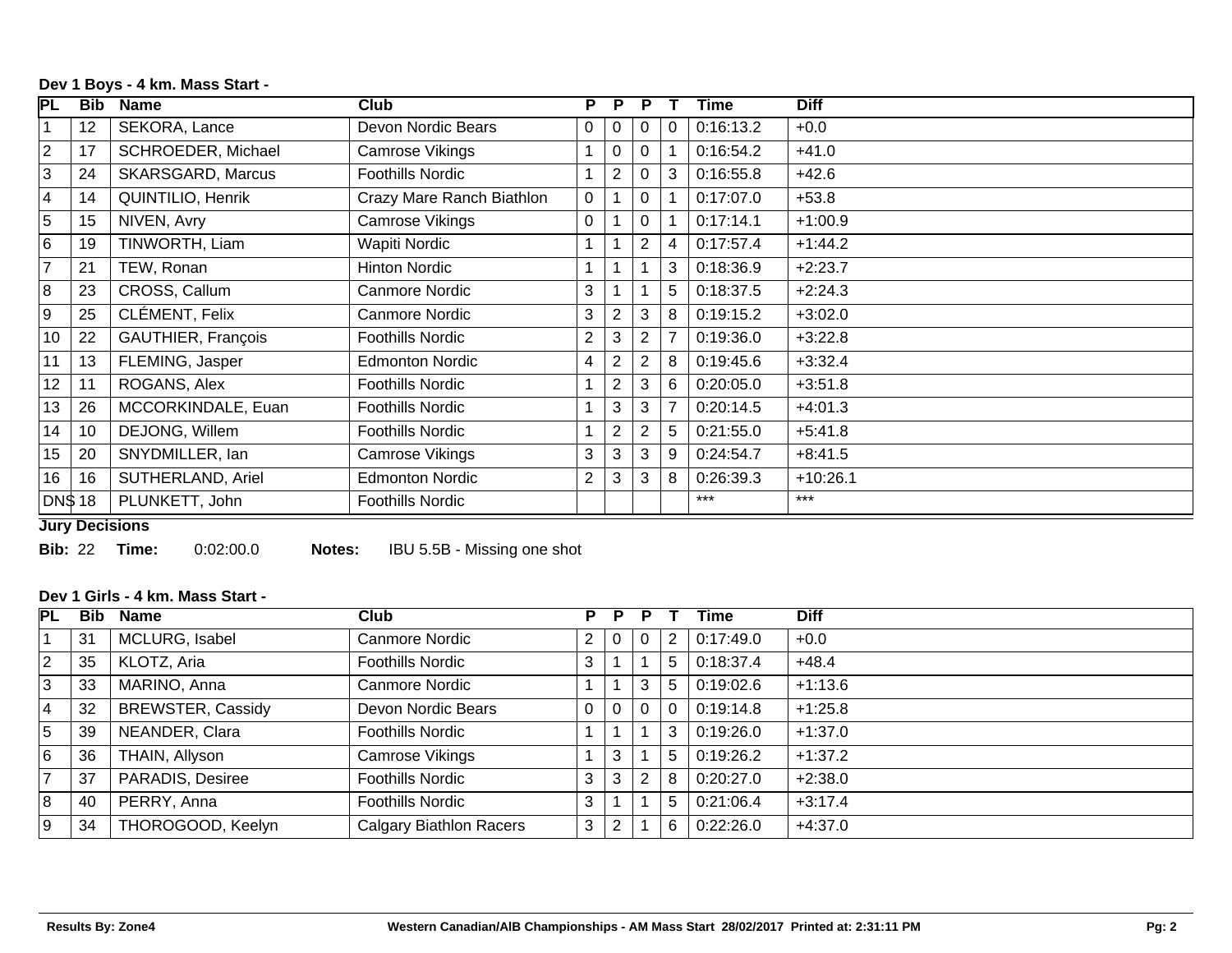## **Dev 1 Girls Continued ... - 4 km. Mass Start -**

| PL           | --<br>Bib | <b>Name</b>                | Club                                |   |  | Γıme                         | <b>Diff</b>   |
|--------------|-----------|----------------------------|-------------------------------------|---|--|------------------------------|---------------|
| $ 10\rangle$ | วฉ<br>ັບ  | Ellie<br>∵∿MP: س.<br>,,,,, | Nordic<br>`anmore .<br>$\mathbf{u}$ | _ |  | $\mathbf{r}$<br>,,,,<br>.v.v | 0.00<br>.o.vo |

## **Air Rifle 2 Girls - 4 km. Mass Start -**

| <b>PL</b> | <b>Bib</b> | <b>Name</b>               | Club                      | D. |     |  | Time      | <b>Diff</b> |
|-----------|------------|---------------------------|---------------------------|----|-----|--|-----------|-------------|
|           | 56         | QUINTILIO, Antija         | Crazy Mare Ranch Biathlon | 2  | I O |  | 0:17:54.6 | $+0.0$      |
| 2         | 55         | BREWSTER, Dani            | Devon Nordic Bears        |    | n.  |  | 0:18:56.8 | $+1:02.2$   |
| 3         | 54         | MORIN, Aimee-Rae          | Devon Nordic Bears        |    |     |  | 0:21:30.1 | $+3:35.5$   |
| 4         | 58         | <b>BURKINSHAW, Amelie</b> | Hinton Nordic             |    |     |  | 0:21:56.2 | $+4.01.6$   |
|           | 57         | <b>BROUGH, Halle</b>      | Wapiti Nordic             |    |     |  | 0:24:43.4 | $+6:48.8$   |

## **Air Rifle 2 Boys - 4 km. Mass Start -**

| <b>PL</b>   | <b>Bib</b> | <b>Name</b>             | Club                      | D.  | P              |   |                | Time                      | <b>Diff</b> |
|-------------|------------|-------------------------|---------------------------|-----|----------------|---|----------------|---------------------------|-------------|
|             | 41         | <b>QUINTILIO, Tomas</b> | Crazy Mare Ranch Biathlon | l 0 | $\overline{0}$ | 2 |                | $\vert 2 \vert 0:17:43.0$ | $+0.0$      |
| $ 2\rangle$ | 43         | ARMSTRONG, Aiden        | Wapiti Nordic             |     | ∼              | 3 | 8              | 0:18:28.7                 | $+45.7$     |
| 3           | 44         | <b>BRINDLE, Will</b>    | <b>Foothills Nordic</b>   |     |                | റ | 3 <sub>1</sub> | 0:19:46.1                 | $+2:03.1$   |
| 14          | 42         | WALKER, Bodhi           | Hinton Nordic             |     |                |   |                | 0:22:33.5                 | $+4:50.5$   |

## **Junior/Dev 2 Girls - 5 km. Mass Start -**

| PL  | Bib | <b>Name</b>                            | <b>SubCategory</b> | Club                           | P              |                |    |   | Time         | <b>Diff</b> |
|-----|-----|----------------------------------------|--------------------|--------------------------------|----------------|----------------|----|---|--------------|-------------|
|     | 47  | LINKLATER, Helena                      | Junior Girls       | <b>Edmonton Nordic</b>         |                | $\Omega$       | -2 | 3 | 0:23:41.7    | $+0.0$      |
| 2   | 50  | LUNDSTROM, Hannah                      | Junior Girls       | <b>Wapiti Nordic</b>           | 3              | 2              | 5  |   | 10 0:23:49.0 | $+7.3$      |
| 3   | 48  | GROENEVELD, Ana                        | Junior Girls       | <b>Calgary Biathlon Racers</b> |                |                |    |   | 0:24:39.1    | $+57.4$     |
| l 4 | 46  | GILLILAND, Sage                        | Junior Girls       | <b>Foothills Nordic</b>        | $\overline{2}$ |                |    |   | 0:24:51.6    | $+1:09.9$   |
| 5   | 53  | <b>BURKE, Danika</b>                   | Junior Girls       | Canmore Nordic                 | 2              | 4              |    | 6 | 0:24:53.5    | $+1:11.8$   |
| 6   | 45  | HARROP, Kate                           | Junior Girls       | <b>Calgary Biathlon Racers</b> | 4              | 3              | 2  |   | 0:25:55.7    | $+2:14.0$   |
|     | 51  | RUTHERFORD-SIMON, Bronwyn Junior Girls |                    | <b>Biathlon NWT</b>            |                | 3              | 3  |   | 10 0:26:07.6 | $+2:25.9$   |
| 8   | 49  | HOPKINS, Miranda                       | Junior Girls       | <b>Wapiti Nordic</b>           | 3              | $\overline{0}$ |    | 3 | 0:29:03.8    | $+5:22.1$   |
| l 9 | 52  | FISHER, Holly                          | Dev 2 Girls        | Canmore Nordic                 | 4              | $\overline{0}$ | 2  | 6 | 0:30:41.1    | $+6:59.4$   |